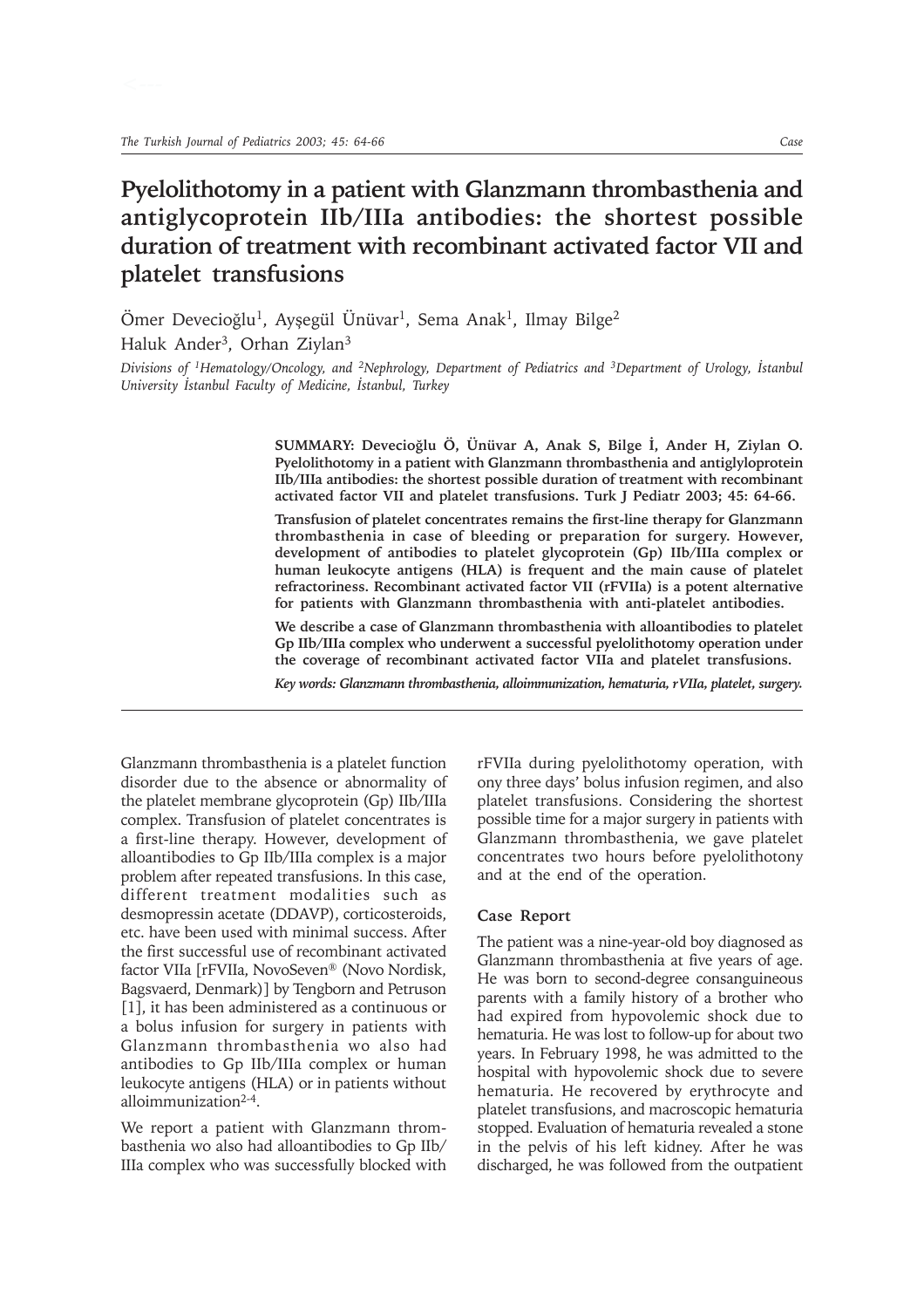clinic. During this period, hematuria persisted, but hemoglobin levels were maintained with iron supplementation. However, a gross hematuria occurred five months later and transfusion of platelet concentrates was given again.

After this event, pyelolithotomy was planned, but transfusion of platelet concentrates did not shorten the bleeding time because of alloimmunization just before the surgery. Antibodies to Gp IIb/IIIa complex were detected for the first time using flow-cytometry analysis. Recombinant FVIIa was not commercially available in Turkey, and the surgery was cancelled. The patient was followed very closely for hydronephrosis. In October 1999, the size of the kidney stone became bigger and grade II hydronephrosis was detected. Antibodies to Gp IIb/IIIa were assessed again, and they were strongly positive. Surgery was planned with rFVIIa as it was available. Prior to initiation of treatment with rFVIIa, the patient and his parents were fully informed about the durg, and his father and mother signed an informed consent form. Recombinant FVIIa was given in a dose of 100 µg/kg (totally 2.4 mg) intravenously. Bleeding time performed two hours later was more than 15 minutes. A second dose of rFVIIa and 8 units of platelet concentrates were administered at the same time, although we had experienced refractoriness to previous applications. The next bleeding time, performed two hour later, was 5 minutes. After giving the third dose of rFVIIa, the operation began. During surgery, there was no significant bleeding. However, at the end of the operation, because of mild oozing from the operation site, 8 units of platelet concentrates were given, again. Recombinant FVIIa therapy was continued at the same dose for a total of 12 doses on the first post-operative day. On the second day, rFVIIa

was given every 3 hours, and on the third day every 4 hours. After a total of doses, rFVIIa was stopped. At the post-op 40<sup>th</sup> hour, macroscopic hematuria ceased, and on the sixth day, microscopic hematuria also disappeared. The duration of macroscopic and microscopic hematuria after the pyelolithotomy was similar in patients without hemostatic defect. The patient was followed closely by hematological parameters that are given in Table I. The shortening of prothrombin time (PT) was observed on the first day of the operation (Day 0), and the other tests remained unchanged during the post-op period except for a mild increase in platelet count. PT returned to normal level after the third day. Bleeding time was normal by the seventh day, four days after the cessation of rFVIIa.

## **Discussion**

Refractoriness due to alloimmunization is a common problem after repeated administration of platelet concentrates. Patients with Glanzmann thrombasthenia and antibodies to Gp IIb/IIIa complex have had problem during serious bleeding episodes or surgery. For a long time, they had been treated with alternative measures such as intravenous immunoglobulin (IVIG), DDAVP, steroids, etc. Recombinant FVIIa has been successfully used for hemophiliac patients with inhibitors to factor VIII or IX5,6. As in the case of use of rFVIIa, hemostasis is started by the formation of a complex between tissue factor and activated factor VII following trauma or injury. It has been shown that rFVIIa can induce hemostasis in the absence of FVIII and FIX. In addition, in vitro studies have shown that rFVIIa can bind to the activated platelet surface with low affinity and induce the thrombin burst for

|                                       | -1      | Operation<br>(Dav 0) |         |         | 3    | 4    | 5       | 6       |         |
|---------------------------------------|---------|----------------------|---------|---------|------|------|---------|---------|---------|
| $Hb$ (g/dl)                           | 11.0    | 10.2                 | 10.4    | 11.0    | 10.8 | 10.8 | 10.9    | 10.2    | 10.1    |
| WBC $\left(\frac{\text{m}}{2}\right)$ | 5000    | 9400                 | 6100    | 5700    |      |      | 3500    | 3300    | 3400    |
| PLT $\left(\frac{\mu}{3}\right)$      | 320.000 | 403.000              | 416.000 | 430.000 |      |      | 340.000 | 284.000 | 267.000 |
| BT (minutes)                          | >15     |                      |         |         |      |      | 2.5     | 2.5     | >15     |
| PT (seconds)                          | 14      | 7.4                  | 7.6     | 8.0     | 13.4 | 17.2 | 14.4    |         | 12.9    |
| aPTT (seconds)                        | 33.1    | 31.1                 | 28.4    | 27.6    | 32   | 30.9 | 31.4    |         | 24      |

**Table I.** Some Hematological Parameters of the Case (Pre- and Post-Operatively)

BT : bleeding time.

PT : prothrombin time.

aPTT : activated partial thromboplastin time.